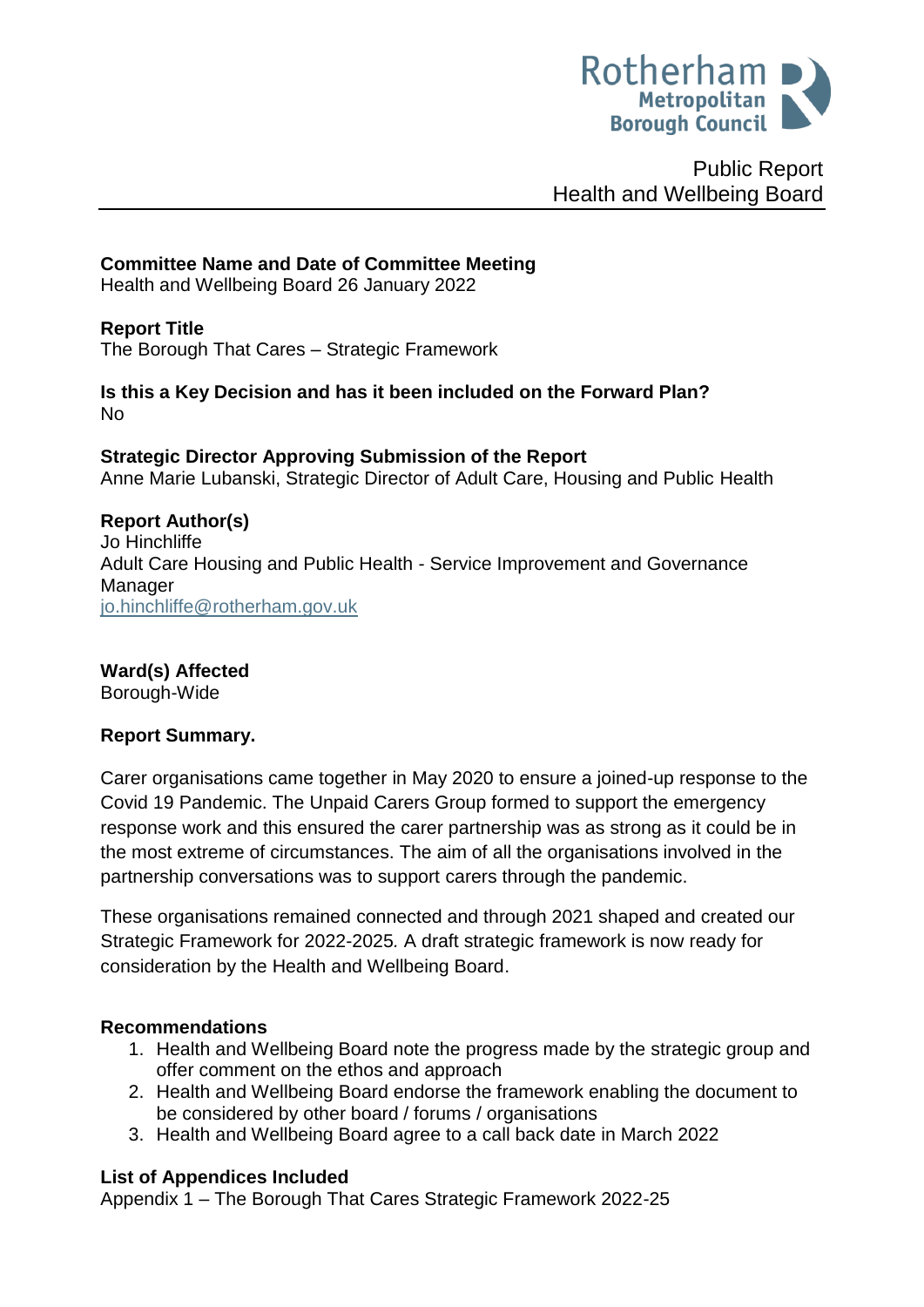## **Background Papers**

# **Consideration by any other Council Committee, Scrutiny or Advisory Panel**

Name of Committee – Click here to enter a date. Name of Committee – Click here to enter a date.

#### **Council Approval Required**

You should refer to [Appendix 9 of the Constitution –](http://www.rotherham.gov.uk/downloads/file/302/appendix_9_-_scheme_of_delegation_-_may_2018) Responsibility for Functions – to check whether your recommendations require approval by Council, as well as Cabinet or a committee. You should take advice from Democratic Services if you are not sure.

No

## **Exempt from the Press and Public**

No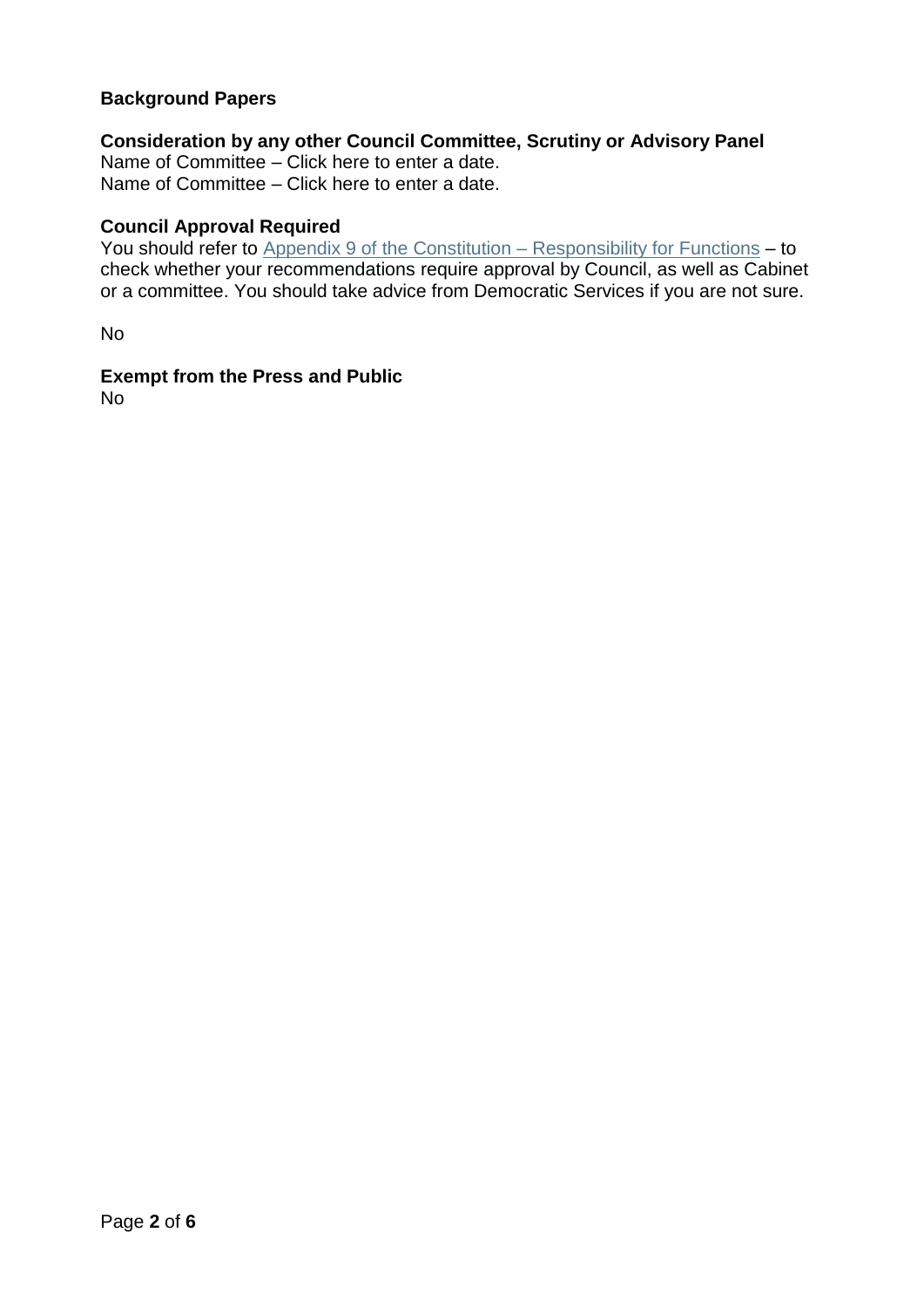# **[The Borough That Cares –](#page-0-0) Strategic Framework**

# **1. Background**

- 1.1March 2020 the Health and Wellbeing Board set off the vision to have a refreshed carer strategy. The week after the information was presented to the Health and Wellbeing Board the council mobilised resources appropriate for the management of the Covid 19 Pandemic and this had significant impact on the proposed refresh timeline.
- 1.2Work on a new strategy started to gain momentum in September 2020 and carried through to March 2021. At this point partners felt comfortable with the idea of a new strategy being ready for June 2021.
- 1.3We were unable to meet this milestone because partner agencies; most of which are voluntary sector organisations had to prioritise operational activity. Resources for partners were often stretched as they had to balance the dayto-day with strategic duties as well as Covid 19 compliant emergency responses.
- 1.4On the ground activity did take place within this period and previous reports into Health and Wellbeing Board have reflected on the sterling work partners were able to carry out. June 2021 – December 2021 was a productive and busy time; whereby we maximised as much as possible on connecting with carers, getting services feeling secure and protecting time to discuss our strategic framework.

## **2. The process**

- 2.1Since May 2020 there have been regular conversations, workshops, meetings and task groups all of which focused on creating the new carer strategic framework. Throughout all the talking a key statement recurred; the need for "something different" to help make real impact for carers.
- 2.2Partners were aware of the previous carer strategy and the complex and extensive delivery plan. It was difficult to show the "on the ground impact" and resources often ended up going into evidencing and quantifying activity rather than championing and celebrating positive people-centred outcomes.
- 2.3Focus group sessions with partners suggested that a new strategic approach "kept it all simple" but allowed work programmes to evolve and grow. Strategy fatigue was evident in the conversations and organisations wanted more than workshops, consultation, a strategy with a delivery plan and key performance indicators. They wanted a dynamic way of working together; a framework that would nurture the organisational relationships; a collaborative workspace for carers to share their lived-in experience and it needed to encompass all the unpaid caring roles.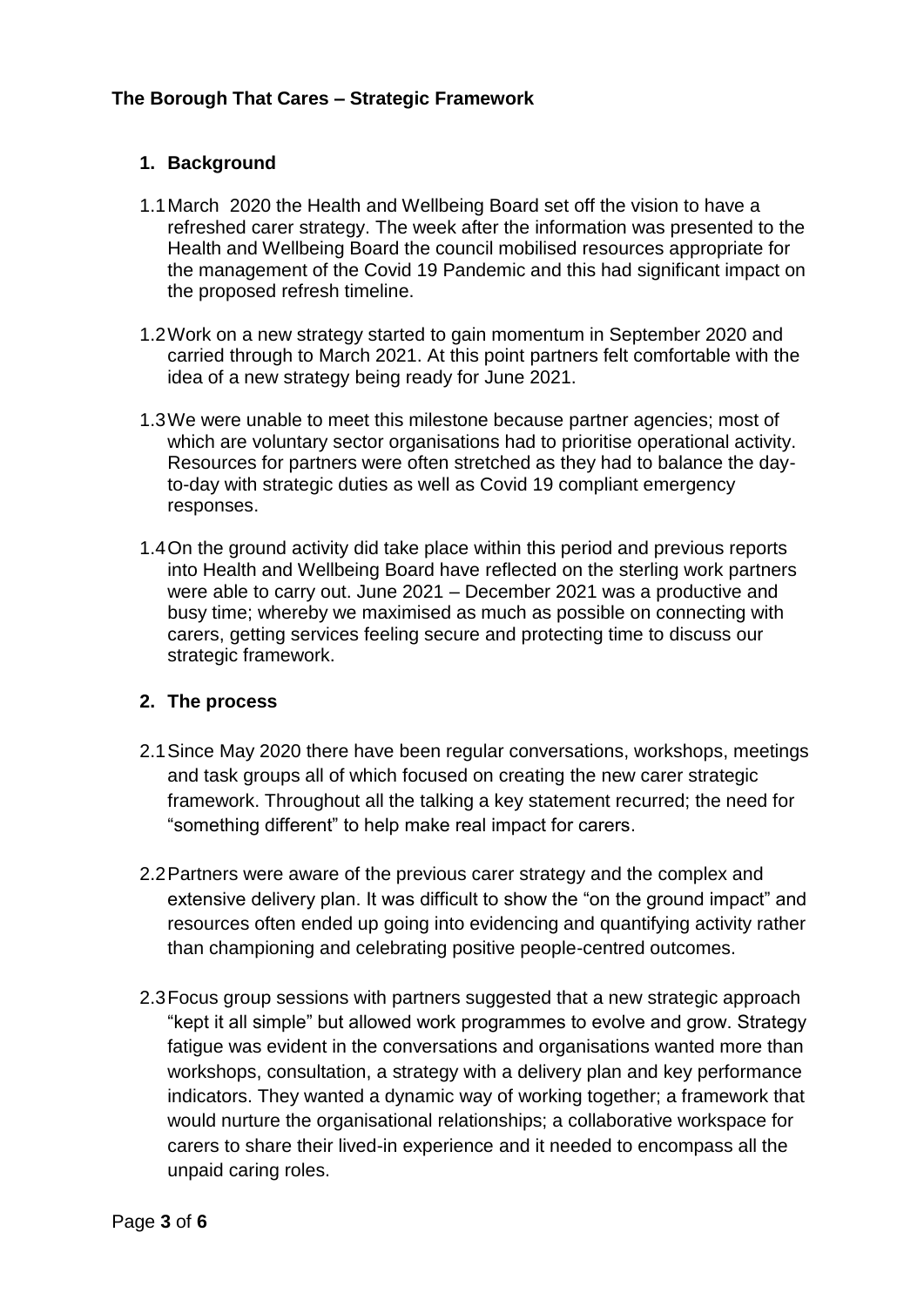# **3. Ethos of the framework**

3.1The purpose of the strategic framework is to ensure carers can live well, be active and have fulfilled lives. It recognises that carrying out an unpaid carer role can be rewarding and life affirming; that being a carer means you are in a position of unwavering trust and sometimes this can be overwhelming.



3.2Carers told us we need to keep the plan simple and focus on things that make a real difference to carers. By taking a community development approach balanced with preventative practices we aim to support carers to flourish and therefore protect precious formal support resources for when a carer hits a crisis point.

## 4. **Structure of the framework**

4.1The framework defines how we will create a carer friendly borough; it sets out 3 areas of focus that will be delivered over the next three years. It acknowledges the impact of the pandemic on services and how time is needed to recovery and reflect on the things we paused, stopped, started.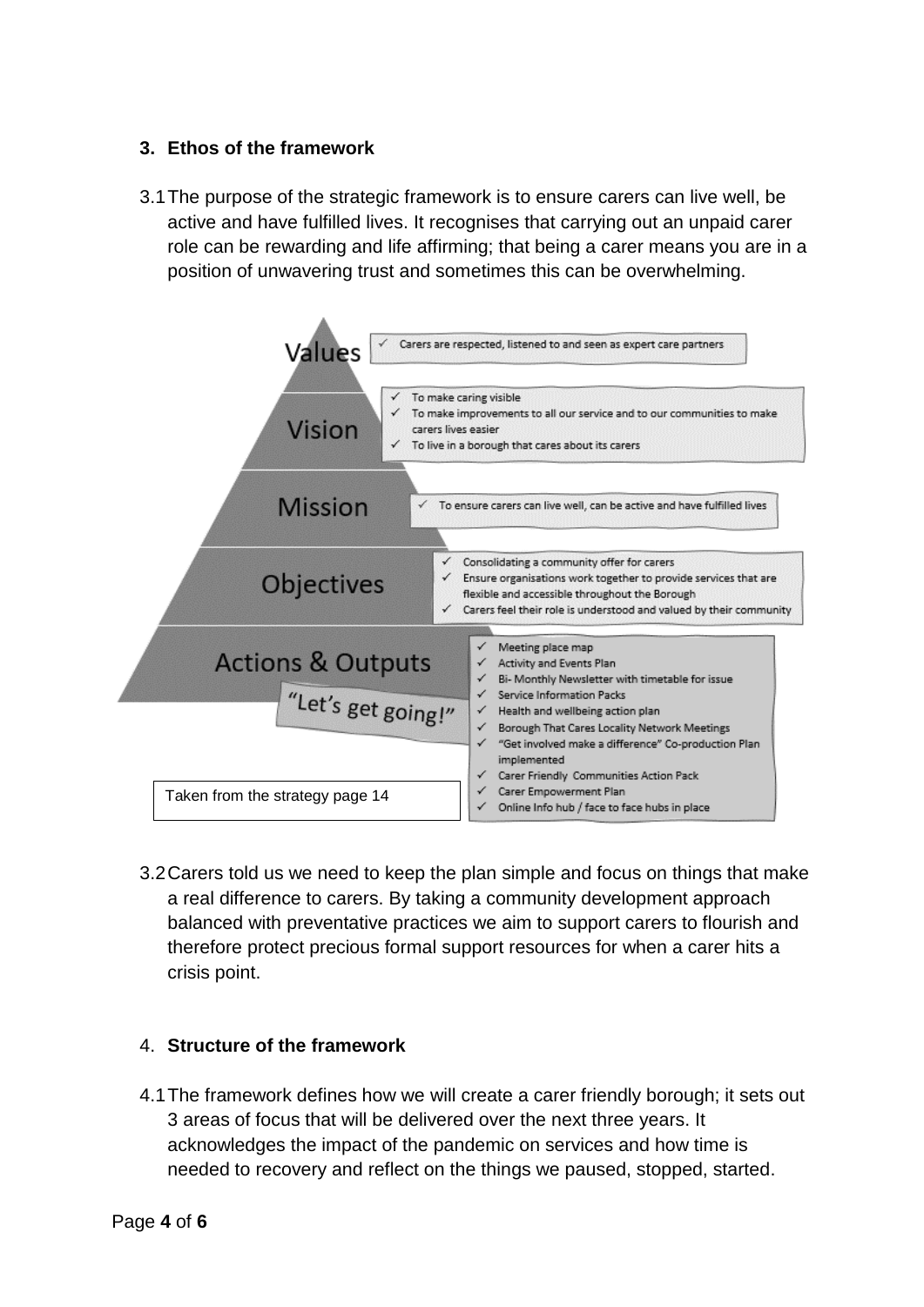4.2After many conversations, workshops and planning sessions we can now share what will happen and when. The road map (page 13 of the strategy) lays out the actions and outputs that will move us to reach the overall aim of creating a social movement that is created by carers for carers.

# **5. Let's Get Going!**

- 5.1We need to ensure carers are involved in making key decisions about action plans and the delivery of services. Work will focus on what everyone agrees is important not just the priorities of one group. Everyone will be involved all the way through the work – from planning to delivering to evaluating. This is about real-life impact and change for carers; the strategic framework has been created from the individual stories of the people who know best about caring carers.
- 5.2The draft strategic framework is ready for comment and endorsement by the board but it is important to note there is still work to do with carers out in the field to test out their views on the strategy. In the virtual spaces we have worked in we have been able to workshop ideas, thoughts and aspirations; but we want a stronger carer input. Partner agencies have ensured carer input but it is important to note that a lot of agencies have been acting as advocates for the carer voice. Therefore, we recognise this framework is the starting point in the journey.